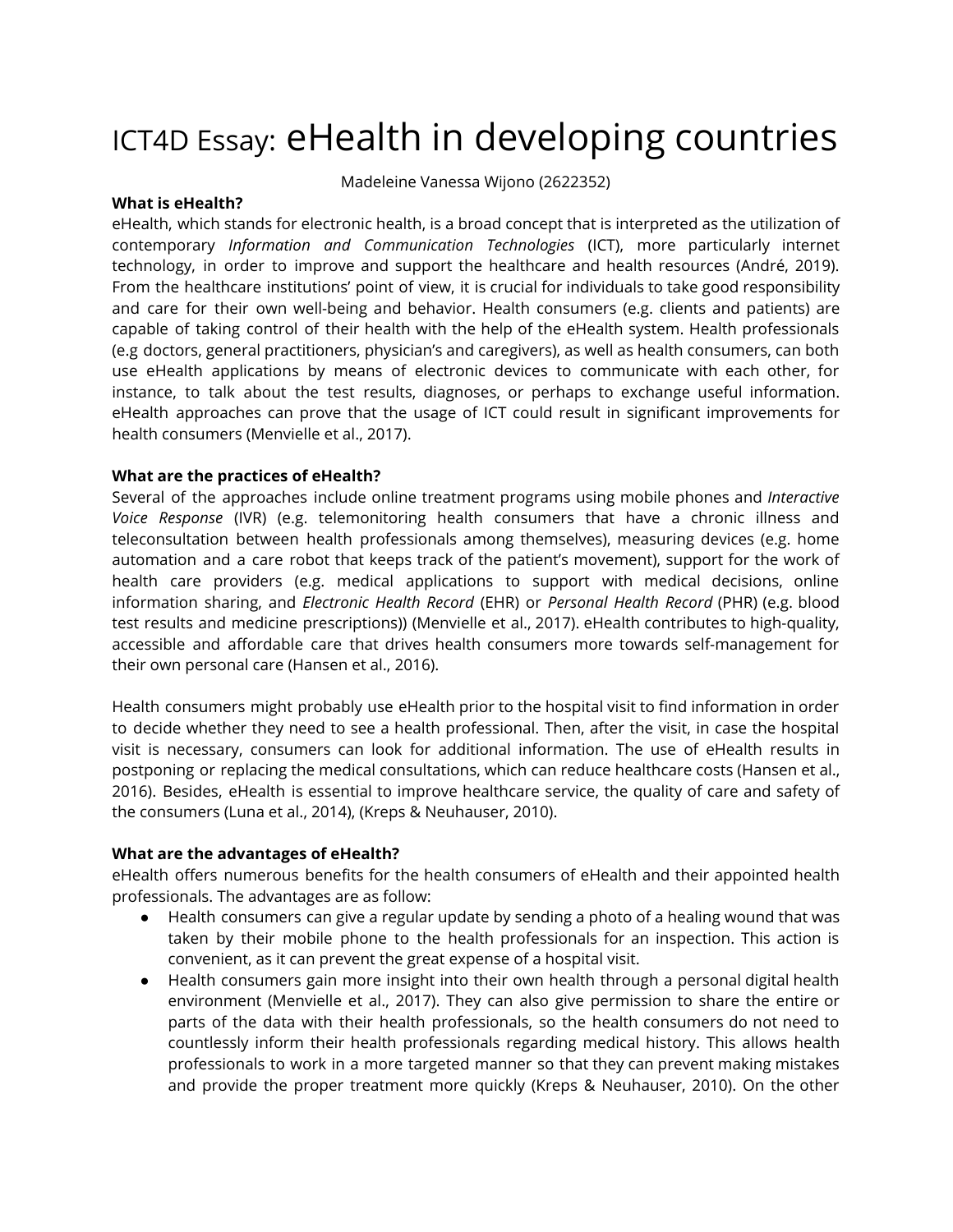hand, health consumers have full control over their own health and are able to make better decisions concerning the quality of care that they want to receive.

- Health consumers can also choose to use anonymous eHealth where they receive assistance from their health care provider without having any personal contact (Menvielle et al., 2017).
- Health professionals have fewer administrative burdens which leave more time for contact with the health consumers. Besides, they can easily and securely share the consumers' information with their colleagues and possibly request for their advice.
- Digital support in healthcare can eventually save time (Menvielle et al., 2017). For instance, health consumers can effortlessly make an appointment online with health professionals. Moreover, in case that it is possible to carry out an online consultation, then the health consumers can remain at home.
- Thanks to the new technology, health consumers now can live independently at home for a longer period. As with the use of home automation, the house can be adjusted so that for example the light can be switched on and off automatically or video calls can be used as a private communication tool between the health consumer and health professional.

# **What are the disadvantages of eHealth?**

- Not every eHealth initiatives are immediately successful, as the online communities might not be suitable for everybody. It requires that people have the skills and also the willingness and interest to make good use of the internet. Even people who have enough technical skills and whom you can assume that they are most like a knowledgeable health consumer, so even that selected subgroup, are still very humble. Even these front runners are very aware of a balance of power between themselves and the healthcare professionals.
- eHealth, unfortunately, has critical challenges and risks.

# **What are the challenges and risks of eHealth?**

Many possibilities of eHealth can offer numerous benefits in healthcare, but it can also entail risks. For the observation, it is important to have the benefits and risks in the right proportion, which involves two important matters, namely a secure system and its safe use in healthcare.

- The concern towards privacy issues and security are major factors in the fact that the use of eHealth tools is not fully accepted in society. The secure protection of confidential medical patient records against unauthorized access and inappropriate user data handling is the responsibility of the healthcare field. The concern is associated with both confidential and non-confidential data of the health consumers. Moreover, when using video stream between the health professional and health consumer, the video file needs to be encrypted. The connections are indubitably secured by implementing safeguards to protect the private data, but there is no guarantee to it (André, 2019).
- The concern towards proper treatment credibility, as the information provided by the health professionals, must not be harmful to the health consumers.
- eHealth literacy, which is the ability to among other things interpret the health information from electronic sources and on top of that apply the accessed knowledge to address a health issue (Hernandez et al., 2009). Health consumers can achieve positive results from using the internet for health purposes by having adequate eHealth literacy. Health consumers are protected from misleading information and entitled to entirely take part in making decisions related to their health information. Furthermore, consumers who have high levels of eHealth literacy are fully aware of the risk possibility of incorrect information on the internet. However, each health consumer dealt with the expansion of health-related digital resources as eHealth literacy in a different way, some people are more advanced than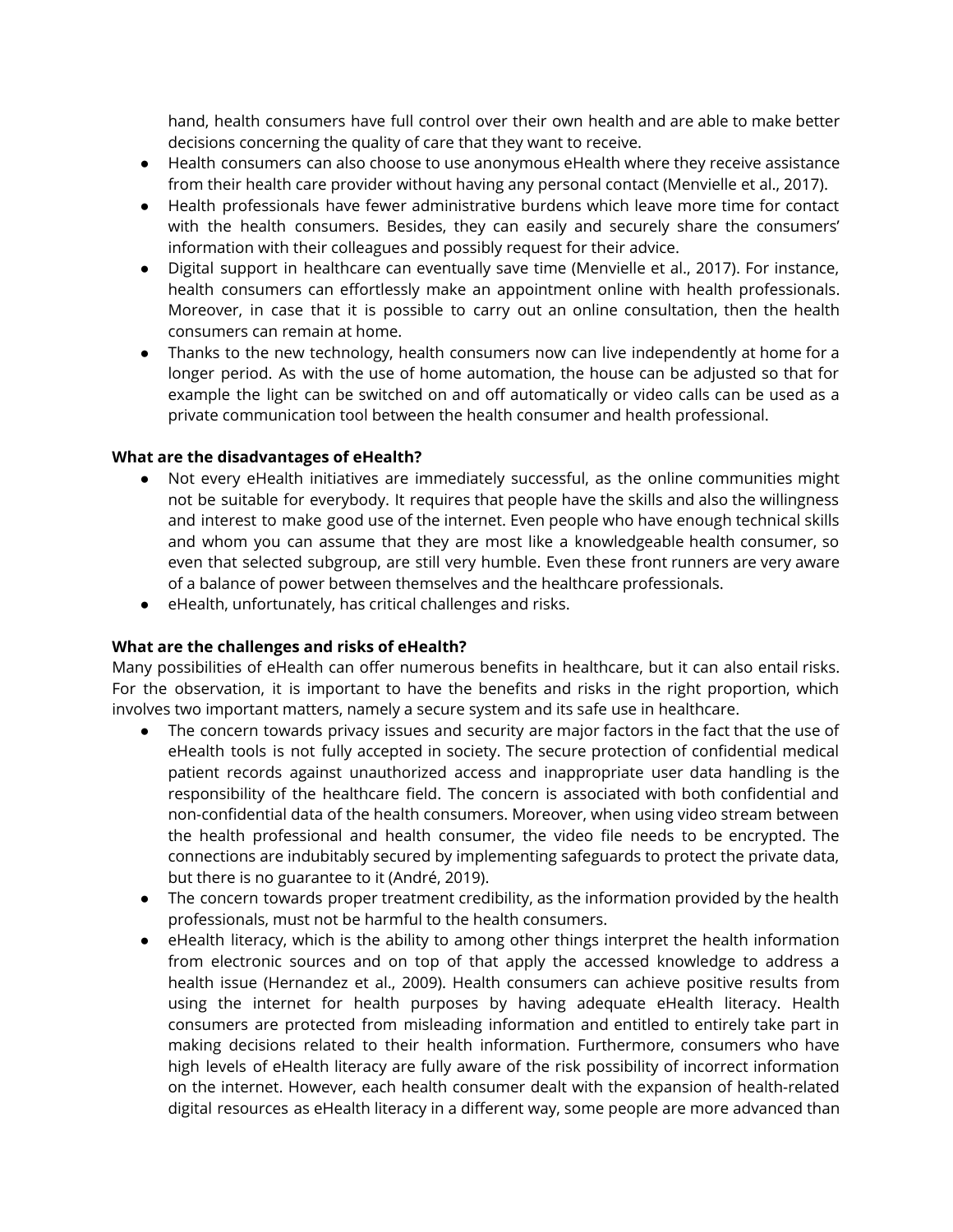the other. eHealth literacy does not necessarily depend on the ability to access the technology itself, but instead on the ability to apply the obtained knowledge.

## **eHealth in developing countries**

There are a number of emerging trends of eHealth to solve global health problems by making investments from developed countries to developing countries (Iluyemi & Briggs, 2009), as the demand for care is continuously increasing. Nevertheless, there is a major lack of sustainable technological implementations (Luna et al., 2014). The financial problems in many developing countries result in the inadequacy of trained health professionals and available facilities that are disadvantageous for people's medical care, especially in rural areas (Hernandez et al., 2009). Moreover, eHealth is in many cases quite complex to establish due to the lack of adequate infrastructure and communications. There is no reliable electricity supply nor internet connectivity in under-resourced and remote villages in order to use eHealth system.

Improving access to effective health interventions by reducing the medical treatment gaps is especially relevant in the rural area in developing countries where instability and uncertainty are considered normal (Hernandez et al., 2009). The issues must be addressed with a fundamental principle to develop sustainable implementations of eHealth, such that the regional integration strategies are established, the health workers receive medical education and training, and the public has trust in terms of their security and privacy (Luna et al., 2014).

eHealth exists with the development of health information technology opportunities but despite that, the eHealth applications should have a design that is simple, accessible, interoperable, and captivating, that presents relevant and useful healthcare information for the users (Kreps & Neuhauser, 2010). Hence, there needs to be an understanding of the development process of eHealth from the users' perspective that utilizes available equipment and explicit technical knowledge depending on the specific cultural and contextual background (Petersen et al., 2013), (Iluyemi & Briggs, 2009).

In developing countries, the local people are not only addressed with low (health) literacy concerns but also the cultures differences, language barriers, trust in the exchange of information, and complicated terms that are used to describe the medical terms. The eHealth approaches must be strategically designed and structured to match the cultural orientations, particular interests, and characteristics of the users in a way that it meets the needs of the users and also is user-friendly for people who have low (health) literacy (Hernandez et al., 2009). eHealth interventions need to be appealing for users to positively influence their behaviors and capture their attention (Kreps & Neuhauser, 2010).

Researchers need to develop standards for the interface that can tackle those issues. Standardization plays a major role in providing interoperability of healthcare information systems to exchange essential health consumer's information for consistent medical care. Nonetheless, the adoption of eHealth standards faces substantial barriers that include for instance the lack of implementation guidelines, high cost and limited involvement in standards development. The government in developing countries needs to have an active role in the adoption of a standard user-centered development approach by making an investment in the development of human resource capacity and basic infrastructure, and in this way, these barriers can be surmounted (Adebesin et al., 2013).